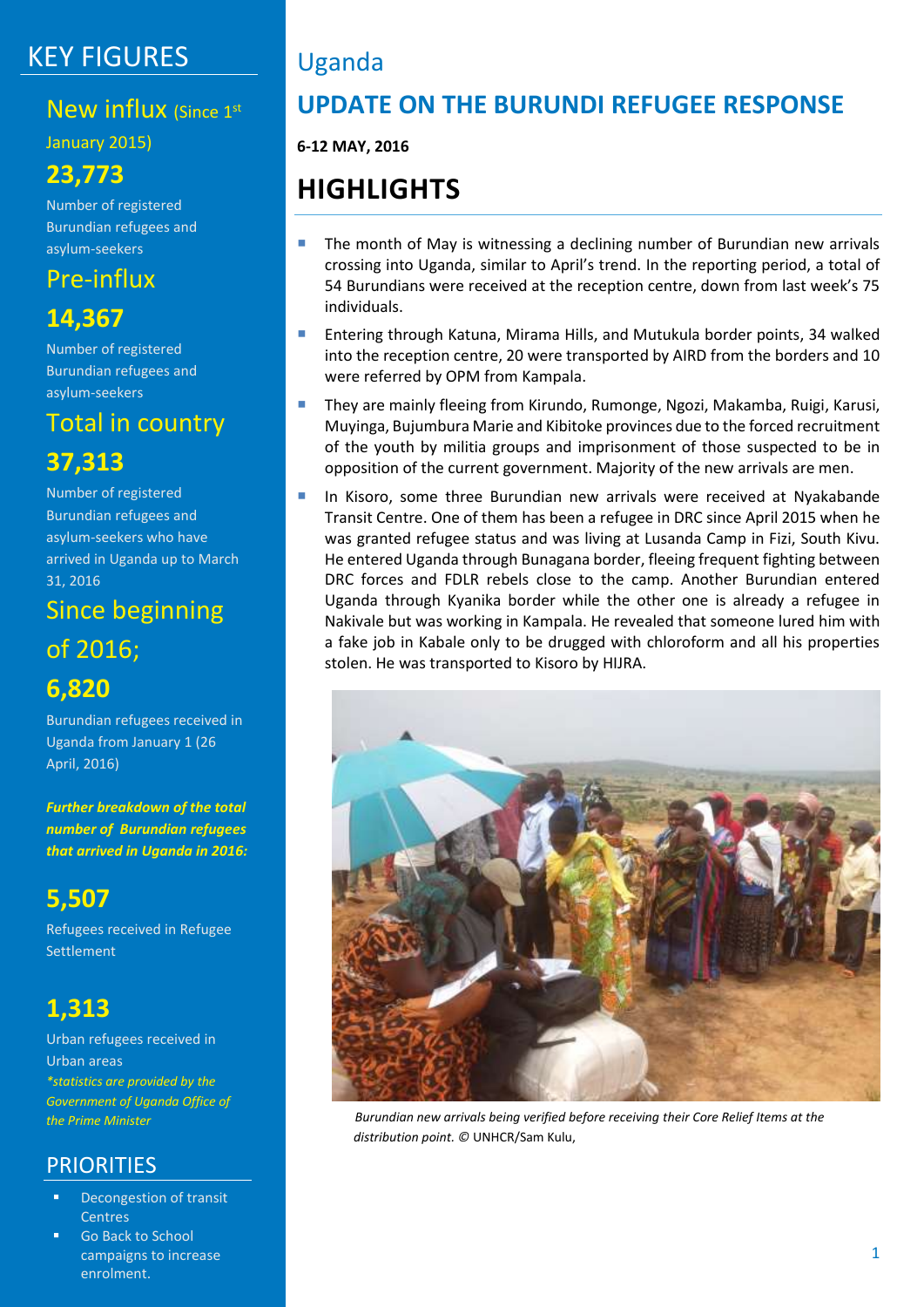## **Operational context**

 In Nakivale, a total of 372 new arrivals are residing at Kabazana Reception Centre, a significant reduction from last week's 632 individuals. This is within the centre's capacity of 338 individuals. The decrease is a result of OPM relocation of registered new arrivals to their plots. The plot allocation per family was 15 meters by 20 meters.

# **Protection**

**Persons with Specific Needs (PSNs)**

- In Nakivale, American Refugee Council (ARC) conducted home visits to four Burundian PSN households in Nyakagando "A", Rwoma, Karintima "B", Kabazana "A" and Misiera "A" villages. They were supported with plastic sheets for shelter while one case with heart complications was identified and referred to Nakivale Health Centre III for further medical examination and support.
- In Nakivale, ARC received four Burundian protection cases involving three males and one female residing in villages of Kabazana A, New Hope and Kashojwa B. The issues presented were medical related problems, insecurity originating from their country of origin and need for family reunification and tracing. Files were opened for all the cases. They were also counseled, two cases were referred to MTI for medical support, one referral to Red Cross for family tracing and one individual referred to police. ARC continues to follow up on all the cases.

### **Child Protection**

- In Nakivale, ARC conducted a three-day training for child protection committee members identified from newly established Burundian villages to equip them with basic knowledge and skills to prevent child abuse and respond to the needs of children in their communities. A total of 46 participants (27 male and 19 female) attended. The exercise was facilitated by the District Probation Officer of Isingiro, ARC Child Protection Officer, representatives from UNICEF, UNHCR and OPM.
- In Nakivale, ARC conducted three Best Interest Assessments for two Unaccompanied Minors (UAM) and one child at risk at Kabazana Reception Centre. The 17-year-old male unaccompanied minor had opted to stay alone and was yet to be settled whereas the 16-year-old male was placed under foster care in Kabazana "A". They were all referred and accompanied to OPM for registration, Red Cross for family tracing and Windle Trust for educational support. The child at risk was a two and half-year old female who had medical problems and was referred to Nakivale Health Center III for medical support. Follow up is ongoing for all the above cases. The cumulative number of BIAs conducted since January 2016 to-date stands at 80 (14 unaccompanied minors, 35 Separated Children and 31 Children at Risk).
- In Nakivale, ARC conducted a follow-up visit to a separated 13-year-old girl living with her maternal aunt in Ngarama "C". The child was counseled and supported with Non Food Items.

### **Gender Based Violence (GBV)**

In Nakivale, ARC conducted a follow-up visit on a 29-year-old female survivor of rape, who sustained complications due to the incident. This incident happened in the country of origin (Burundi). The survivor who currently stays in Base Camp IV continues to receive medical support from MTI and ongoing counseling from ARC.

## **Education**

 In Nakivale, WTU conducted monitoring visits to 10 Early Childhood Development centers (ECDs) of Kashojwa "C", Misiera "A", Misiera "B", Ngarama "C", Kabahinda "B", Ruhoko "A" under community setting plus Nakivale, Kabazana, Kashojwa "A" and Nyarugugu under the structured school setting to assess the pupils' regular attendance of the week. The Burundian pupil attendance remained stable at 1,443 (708 male and 725 female) against the total

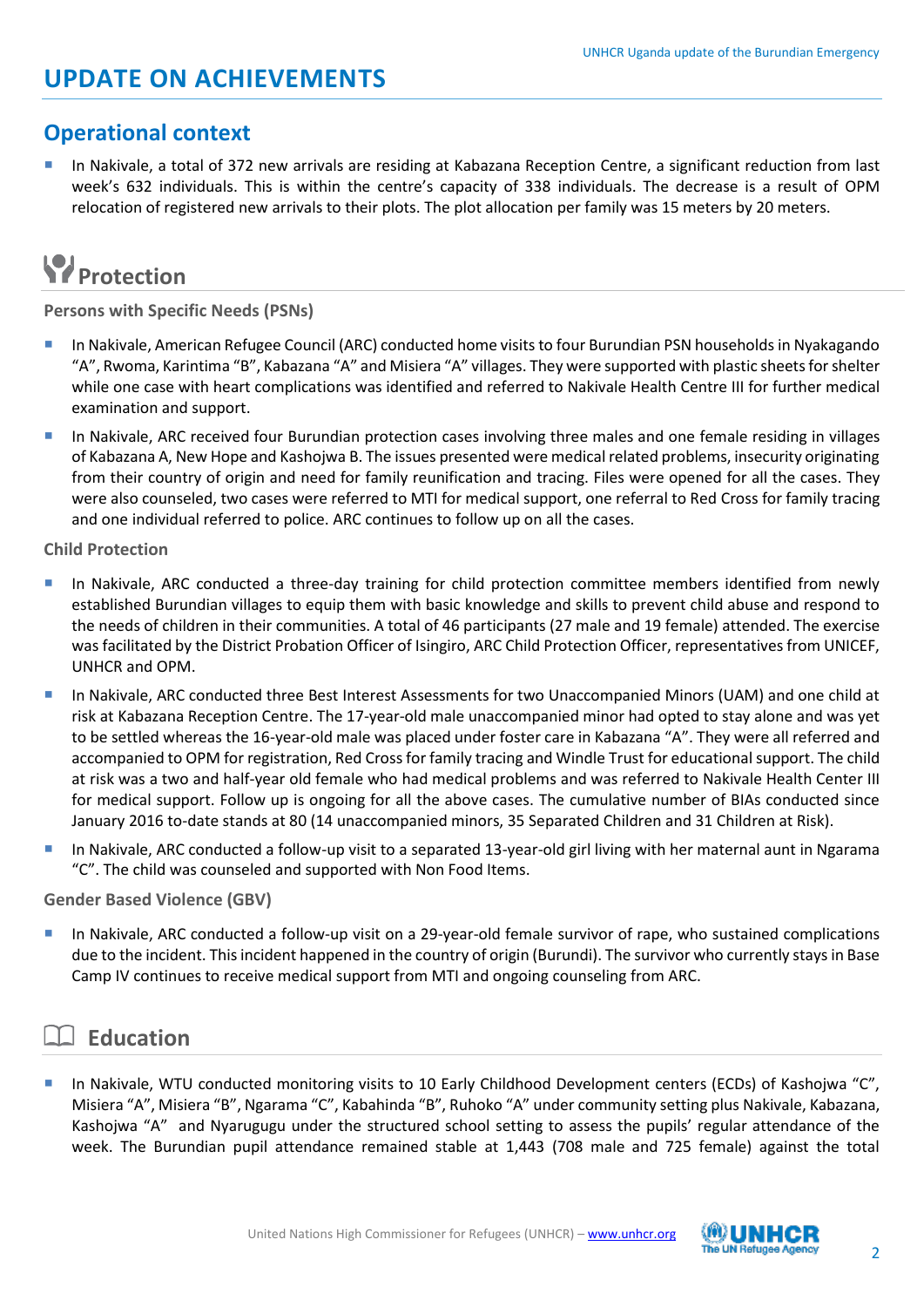### UNHCR Uganda update of the Burundian Emergency

enrolment of 1,773 (875 male and 898 female). The ECD pupil attendance stood at 81% due to the ongoing end of term one assessment being conducted. The ECD section closed for holidays on 6 May as this age-group is required to be at the learning centres for a maximum of 10 weeks. Although the weekly attendance rate for Burundian children at ECDs was 81%, the enrolment rate remains low at 70% since only 1,773 children are enrolled at school compared to 2,545 Burundian ECD-going-age children going by the 2016 statistics.

- In Nakivale, in the four primary schools of Nakivale, Kabazana, Kashojwa and Nyarugugu, the weekly attendance of Burundian pupils increased to 1,417 (702 male and 715 female) compared to 1,360 (673 male and 687 female) in the previous week representing a 94% attendance rate compared to the previous week's 90%. The increase is attributed to end of term one 2016 examinations which commenced on 2 May and ended on 6th May. Schools will officially close on 13th May 2016 for term one holiday and resume on 13th June 2016. Despite the improvement in attendance it should be noted that enrolment rate for primary is still very low at 36% as the total number of Burundian primary school going age children is 4,148 compared to 1,507 children enrolled in primary schools.
- At Nakivale Secondary School, the weekly attendance of Burundian learners decreased from last week's 319 to 276 students because they completed their examinations on 3 May 2016. Some of them have already gone home to receive their monthly food ration from WFP. The total number of Burundian secondary school-going-age children is 1,724 and only 276 are enrolled for the secondary education as of March 2016 which shows an enrolment rate of 16%. It should be noted that not all Burundian school-going-age children live in Nakivale because others live in urban areas but are registered in Nakivale. Therefore the enrolment rate could be slightly higher than 16% because the statistics of those who are not studying and living within the settlement was not captured.
- In Nakivale, in order to improve on the enrolment rates and attendance, WTU continued with the 'Go Back to School' campaign that targets parents, encouraging them to allow their school-going-age children to report for learning instead of engaging them in home chores. This is done through weekly zonal meetings with parents and guardians. For the secondary school, plans are underway to construct additional dormitories at Nakivale Secondary School for both girls and boys for children who live very far. Currently there is only one dormitory for girls with a capacity of 100 students which is not adequate.

## **Health**

- In Nakivale, there was a decrease in the number of consultations from 1,053 in the previous week to 1,014 (384 male and 630 female) at Kabazana Reception Centre, Ruhoko and Misiera mobile clinic points. The leading cause of morbidity this reporting week was malaria at 38% compared to 19% in the previous week, overtaking upper respiratory tract infections (URTI), which was leading in the previous week at 30%. The increase in malaria cases was attributed to increase in rainfall causing a lot of stagnant water which is a breeding ground for mosquito larvae. MTI with support of VHTs continues to sensitize households on the mosquito hang-up campaign, causes of malaria, prevention and control measures. The decrease in the number of medical consultations is because unlike URTI which are airborne, malaria infectivity is lower because it's vector-borne. Other causes of illness were: Upper Respiratory Tract Infections (URTI) which was at 19% down from 30% previously, Lower Respiratory Tract Infections (LRTI) at 12%, skin disease (6%) and watery diarrhea at 5%-down from 8% last week. The reduction in lower respiratory tract infections and diarrhea was due to the fact that Village Health Teams (VHT) have been conducting health education on preventive measures such as drinking boiled water, hygiene improvement and keeping children warm from the cold weather to avoid getting pneumonia.
- In Nakivale, a total of 42 new Burundian children were immunized against measles, 18 received oral polio vaccine, while 24 children from the age of 6 months to 15 years were dewormed to prevent them from intestinal worms infestation. Another 26 children received vitamin A supplements. These interventions were done at OPM screening point, Kabazana Reception Centre, Ruhoko, and Misiera mobile clinic points.
- In Nakivale, some eight mothers attended the antenatal care at the Kabazana Reception Centre and Ruhoko mobile clinic point by MTI compared to 18 in the previous week. MTI continued to educate the mothers about adhering to their antenatal care schedules, the importance of hygiene and caring for their unborn babies. MTI also continues to provide family planning services to willing new arrivals, to prevent unwanted pregnancies and enable adequate

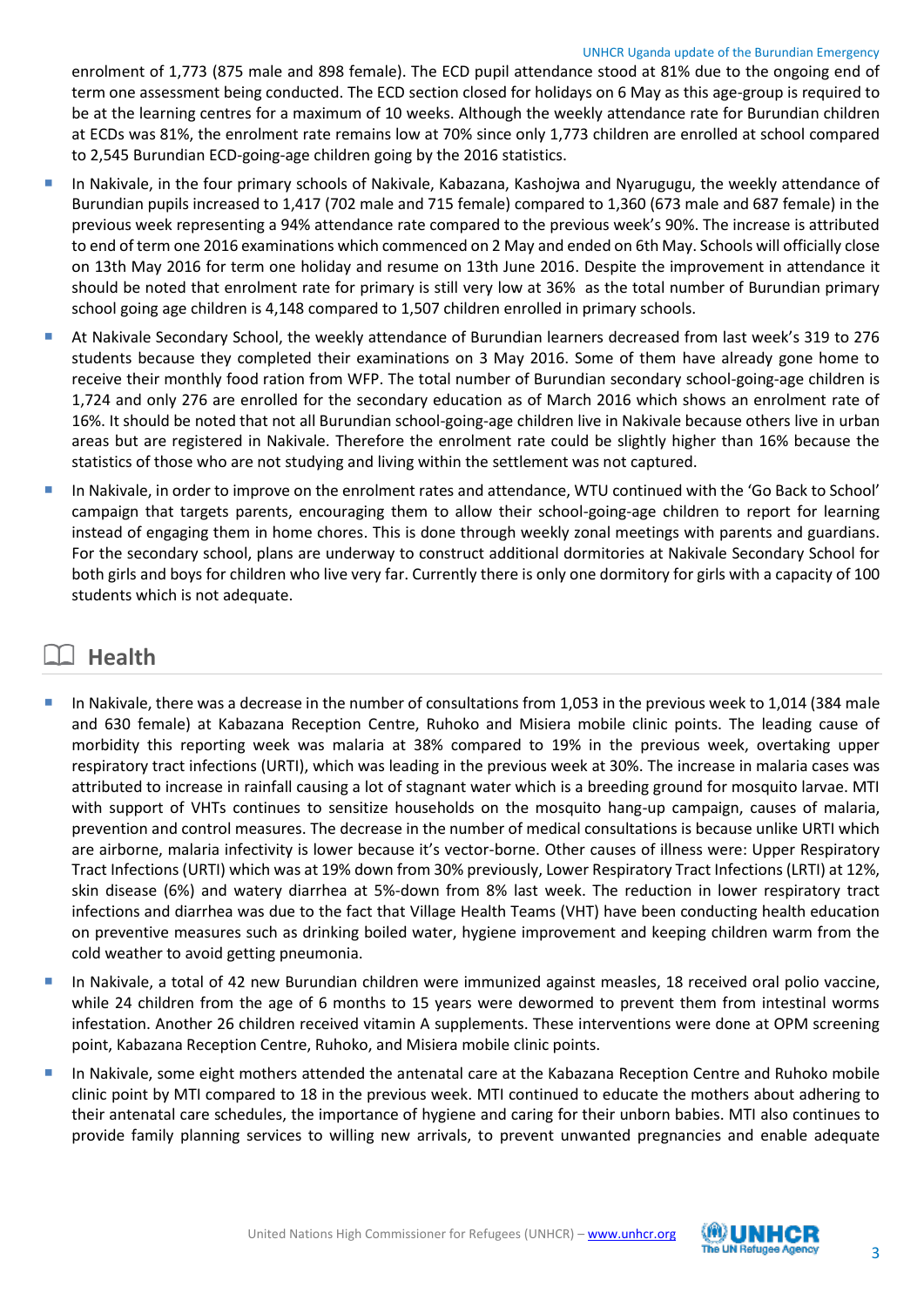spacing between births. A short term family planning method of three months known as Depo Provera is most preferred reportedly because of its convenience and secrecy.

- In Nakivale, ACCORD mapped 16 new Burundian expectant mothers in Nakivale Settlement, supported 18 deliveries at various health centers with dignity kits (consisting of a bar of soap, baby blanket, two panties for the mother, Tshirt, pair of sandals and piece of cloth). Five maternal cases were referred to Rwekubo Health Centre IV and eight to Mbarara Regional Referral Hospital. During this reporting period, no death and no home delivery were recorded.
- In Nakivale, MTI conducted a health education session at Kabazana Reception Centre on proper waste disposal attracting 79 participants. MTI also conducted a sensitization dialogue on safe male circumcision as one of the prevention measures against HIV/AIDS in Kashojwa village. A total of 58 people attended.
- In Nakivale, all the health indicators continue to be within acceptable standards and have not changed from the previous weeks. The crude mortality rate was at 0.0% against the standard 0.75% per 1000 per month; under five mortality rate was 0.0 against the the standard 1.5% per 1000 per month and maternal mortality rate was at 0.0% against the standard 0 death per 1000 per month. The ratio of community health workers to new arrivals was at 1:50 households, which is in line with the Uganda Ministry of Health required standard. It should be noted that the indicators being 0% does not mean that there was no death but there could have been one or two deaths out of 1000, and when you compute it still gives you 0%.

## **Food Security and Nutrition**

- In Nakivale, the Global Acute Malnutrition (GAM) was at 0.6% compared to 1.2% reported in the previous week, (Uganda's Ministry of Health standard is 10%). The Severe Acute Malnutrition (SAM) rate recorded was 0.0% compared to 0.3% in previous week (Uganda's Ministry of Health standard is 2%) and moderate acute malnutrition (MAM) was at 0.6% compared to 0.9% in the previous week. All the health indicators (GAM, SAM and MAM) rates have reduced. This could be attributed to the fact that there have been plenty of organic green vegetables being harvested by many households due ongoing rains that have helped the households to improve on their diet.
- In Nakivale, a total of 314 new Burundian children at Kabazana Reception Centre were screened for malnutrition compared to 342 in the previous week. Out of 314 children, 123 children were under one year whereas 191 children were between 1 and 5 years. Of all the new Burundian children screened for malnutrition at Kabazana Reception Centre, Ruhoko and Misiera mobile clinic points, only two children were moderately malnourished and were enrolled on supplementary feeding programme for care compared to three in the previous week. There was one case of severe malnutrition which is the same as previous week.

# **Water and Sanitation**

 In Nakivale, the WASH sector supplied water to the nineteen (19) villages where the new Burundians have been settled to a tune of 1,520,805 liters (1,050,805 piped water and 470,000 liters trucked water) which was an increase compared to 1,461,285 litres in the previous reporting period. The average liter of water per person per day has decreased to 21.1 liters compared to 21.3 liters in the previous week. This decrease was attributed to the breakdown of the water pump attached to the truck for loading and offloading water from the bowzer. However, the average amount of water per person per day was still within UNHCR emergency water standard which is 20 liters per person per day.

## **Sanitation and Hygiene**

 In Nakivale, ARC completed a sanitation and water needs assessment for Kabahinda "C", where new Burundian households were settled. Some eight communal latrines of two stances were constructed including eight bath shelters. This is expected to help reduce open defecation and promote personal hygiene, reducing the risk of diarrhea and other hygiene related diseases.

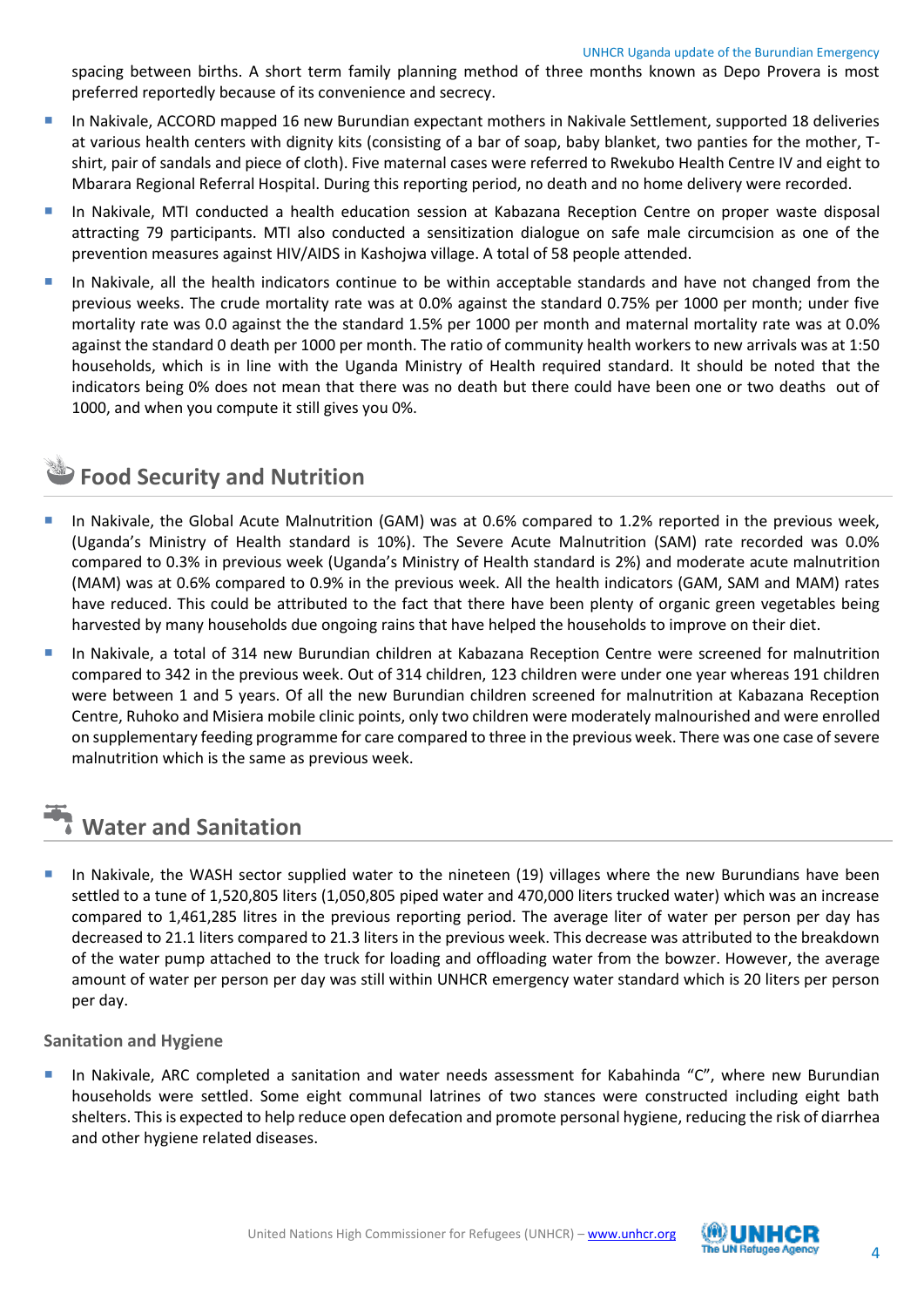- In Nakivale, ARC conducted hygiene sessions on personal hygiene, food hygiene and environment management at the reception centre. A total of 427 individuals participated and appreciated the fact that they were supported with 250gms of soap per person to improve their personal hygiene.
- In Nakivale, ARC with support of UNHCR and PHAST group members conducted a sanitation verification exercise in three communities of Kashojwa "B", Kabahinda "A" and Base Camp I. During the exercise, community members identified 17 model homes as a result of PHAST group's activities. They recorded 21 new latrines of UNHCR standard, nine drying racks, and seven new bath shelters. Some 99 Households had completed excavating pits for latrine construction and were awaiting distribution of treated logs and slabs. The latrine coverage for the emergency villages stands at 69.5%. ARC also distributed 80 hand washing facilities, 21 basins and 50 bars of soap to 80 households that emerged best in the ongoing sanitation competitions at community level. A total of 21 model homes were identified in 7 villages (Misiera A &B, Ngarama C, Kabahinda C, Nyarugugu C, Kashojwa C and Kabazana A) where PHAST trainings started earlier. Demonstration sessions on how to install a tippy tap was also conducted in the same villages. This will increase the number of tippy taps hanged at latrines for promotion of hand washing after latrine use.

## **Shelter / Infrastructure /NFIs**

- In Nakivale, OPM settled 479 Burundians (225 HH) in Kabahinda "D" village and allocated them plots 15metres width by 20m length of land for construction of shelter. Prior to the settlement, OPM and UNHCR teams conducted sensitization dialogues with the new arrivals to create awareness on key available services at Juru Sub Base Camp offices.
- In Nakivale, ARC with support from OPM & UNHCR teams distributed Non Food Items to 564 Burundians (271 households) settled in Kabahinda "D" village of Juru Sub Base Camp. A pre distribution awareness campaign was conducted in which beneficiaries were informed of the core relief package they were entitled to per household. The households did not get mosquito nets as this item was out of stock from the warehouse and the field unit shared the concern with Mbarara Sub Office and this gap is yet to be addressed. On a similar note, ARC also served a total of 08 individuals whose houses were destroyed by rain in Kashojwa "C", Nyakagando "A", Mirambira "B" and Gisura "C" with plastic sheets, jerrycans, plus blankets.

## **Community Empowerment and Self-Reliance**

 In Nakivale, Nsamizi Training Institute conducted a training for Burundians new arrivals on establishment of vegetable back yard gardens to complement food security and also improve on their nutrition. A total of 301 individuals from Nyakagando, Juru "D", Kankingi "D", Mugenyi, Ruhoko "A" Kyeibale and Kabahinda "D" villages were trained. During the practical sessions, participants demonstrated and planted 95 vegetable backyard gardens with each household establishing a minimum of three different vegetable species. The vegetables planted included green pepper, egg plants, cabbage, onions and tomatoes. This activity was conducted with support of 12 community workers, (4females and 8 males) who participated in mobilization and interpretation during the facilitation.

**For more information, please contact:**

Charlie Yaxley, Associate External Relations Officer[, yaxley@unhcr.org,](mailto:yaxley@unhcr.org) Tel: +256 (0) 776 720 045 Abdelrahman JABER, Associate Information Management Officer, [Jaber@unhcr.org](mailto:Jaber@unhcr.org) , Tel: +256 (0)772 701057

**Links:** [Burundi regional portal](http://data.unhcr.org/burundi/regional.php) - [Twitter](https://twitter.com/yaxle) – [UNHCR Tracks: Welcome to New Bujumbura](http://tracks.unhcr.org/2016/01/welcome-to-new-bujumbura/)

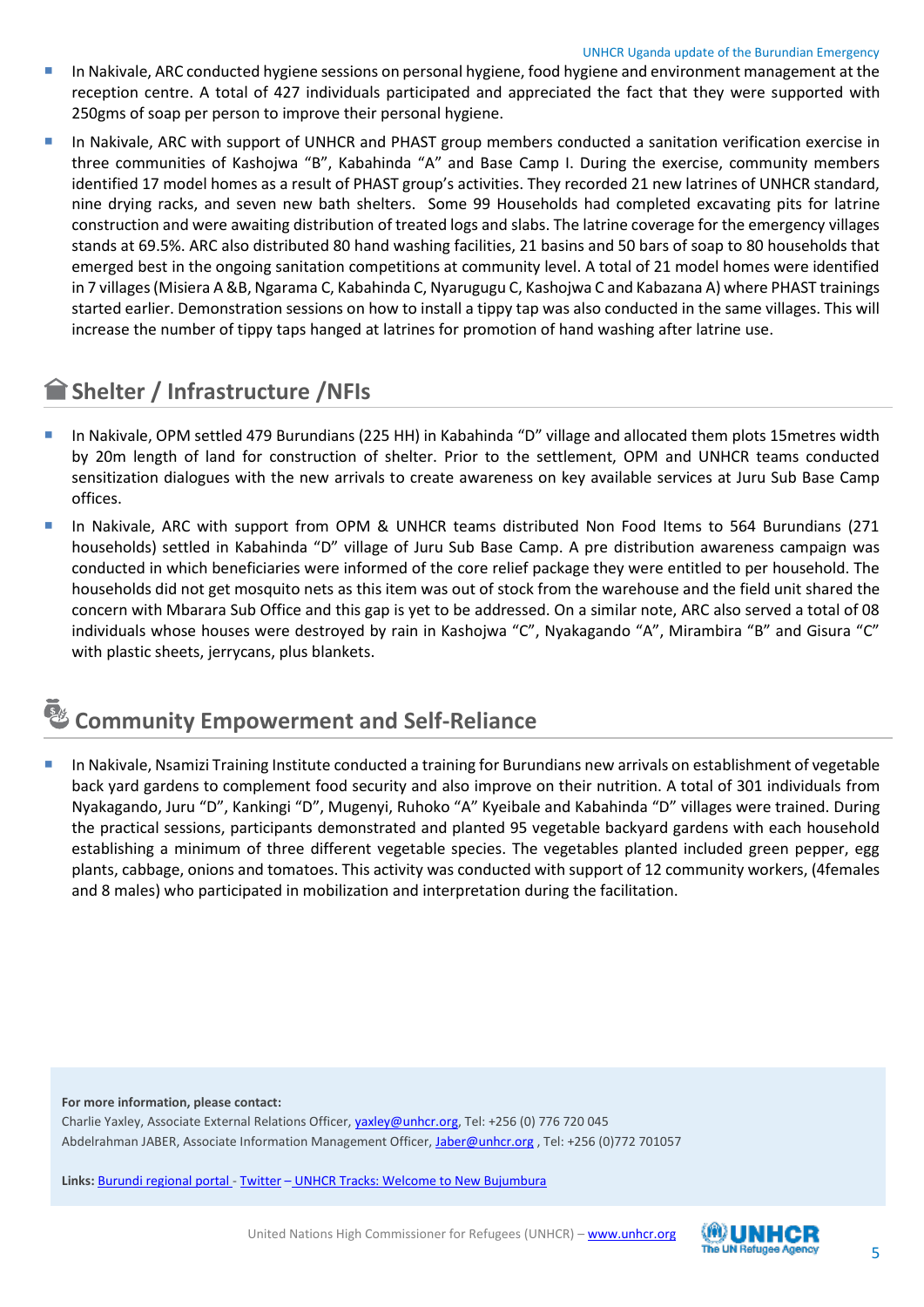| <b>WHAT</b>                                                                  |               |                         |                                          |   |                               |    |                |                             | <b>WHO</b>                                                                                                                                                                                                                                                                           |
|------------------------------------------------------------------------------|---------------|-------------------------|------------------------------------------|---|-------------------------------|----|----------------|-----------------------------|--------------------------------------------------------------------------------------------------------------------------------------------------------------------------------------------------------------------------------------------------------------------------------------|
| <b>SIL</b><br>Coordination<br>Government (OPM)<br><b>UNHCR</b><br>Protection |               |                         | Management of Settlements, Reception and | ف | <b>Food and Food Security</b> | 55 |                | <b>Health and Nutrition</b> | Government, Office of the Prime Minister (OPM)<br>United Nation High Commissioner for Refugees (UNHCR)<br>United Nations International Children's Emergency Fund (UNICEF)<br>United Nations Population Fund (UNFPA)<br>World Food Programme (WFP)<br>World Health Organization (WHO) |
| Government (OPM)<br>UNHCR                                                    |               | <b>Transit Centres</b>  |                                          |   | LWF<br><b>NSAMIZI</b>         |    | AHA            | ACORD                       | International organization for migration (IOM)                                                                                                                                                                                                                                       |
| WTU<br>AHA<br>ARC                                                            |               | Government (OPM)        |                                          |   | SP                            |    | <b>UNFPA</b>   | <b>RHU</b>                  | African Initiative For Relief and Development (AIRD)                                                                                                                                                                                                                                 |
| RtP<br>TUTAPONA<br><b>HURA</b>                                               |               | <b>UNHCR</b>            |                                          |   | WFP                           |    | MTI            |                             | American Refugee Committee (ARC)                                                                                                                                                                                                                                                     |
| <b>ICRC</b><br>LWF<br>SP<br>URCS                                             |               | ARC                     |                                          |   | <b>UNHCR</b>                  |    | UNICEF<br>WHO  |                             | Agency for Cooperation and Research in Development (ACORD)<br>Adventist Development and Relief Agency (ADRA)                                                                                                                                                                         |
| WHH<br><b>DRC</b>                                                            |               |                         |                                          |   |                               |    | WFP            |                             | Danish Refugee Council (DRC)                                                                                                                                                                                                                                                         |
| <b>SCI</b><br><b>UNFPA</b>                                                   |               |                         |                                          |   |                               |    | <b>UNHCR</b>   |                             | Finnish Refugee Council (FRC)                                                                                                                                                                                                                                                        |
| MTI<br>UNICEF                                                                |               |                         |                                          |   |                               |    |                |                             | Humanitarian Initiative Just Relief Aid (HURA)                                                                                                                                                                                                                                       |
|                                                                              |               |                         |                                          |   |                               |    |                |                             | Lutheran World Federation (LWF)                                                                                                                                                                                                                                                      |
| Energy and Environment                                                       | $\frac{1}{2}$ | <b>WASH</b>             |                                          |   | Education                     | ē, | Livelihood     |                             | Medical Teams International (MTI)<br>Nsamizi Training Institute of social development (NSAMIZI)                                                                                                                                                                                      |
| <b>HURA</b>                                                                  |               | <b>HURA</b>             | ARC                                      |   | <b>WTU</b>                    |    | <b>HURA</b>    | Government (OPM)            | Reproductive Health Uganda (RHU)                                                                                                                                                                                                                                                     |
| LWF                                                                          |               | LWF                     | <b>IOM</b>                               |   | <b>UNHCR</b>                  |    | LWF            | FRC                         | Right to Play (RtP)                                                                                                                                                                                                                                                                  |
| <b>NSAMIZI</b>                                                               |               | SP                      | DRC                                      |   | FRC                           |    | WHH            |                             | Samaritan's Purse (SP)                                                                                                                                                                                                                                                               |
| <b>AIRD</b>                                                                  |               | <b>WHH</b>              | <b>UNHCR</b>                             |   |                               |    | <b>NSAMIZI</b> |                             | Save the Children (SCI)                                                                                                                                                                                                                                                              |
| UNHCR                                                                        |               | <b>NSAMIZI</b>          | UNICEF                                   |   |                               |    | ARC            |                             | Trauma Counselling (TUTAPONA)                                                                                                                                                                                                                                                        |
| DRC                                                                          |               |                         |                                          |   |                               |    | DRC            |                             | Ugandan Red Cross Society (URCS)                                                                                                                                                                                                                                                     |
| <b>Logistics and Transport</b><br>╒                                          |               | <b>Shelter and NFIs</b> |                                          |   |                               |    | UNHCR          |                             | Welthungerhilfe (WHH)<br>Windle Trust Uganda (WTU)                                                                                                                                                                                                                                   |
| <b>HURA</b>                                                                  |               | LWF                     | AIRD                                     |   |                               |    |                |                             |                                                                                                                                                                                                                                                                                      |
| <b>AIRD</b>                                                                  |               | <b>UNHCR</b>            | WTU                                      |   |                               |    |                |                             |                                                                                                                                                                                                                                                                                      |
| <b>UNHCR</b>                                                                 |               | HURA                    | ADRA                                     |   |                               |    |                |                             |                                                                                                                                                                                                                                                                                      |
| ARC                                                                          |               | ARC                     |                                          |   |                               |    |                |                             |                                                                                                                                                                                                                                                                                      |
|                                                                              |               | DRC                     |                                          |   |                               |    |                |                             |                                                                                                                                                                                                                                                                                      |

### **WHERE**

| Region                                   | South West                                                                                                                                      |                                                              |                                                                                     |                                 |                                                                 |  |                                                                             |  |                                                                                  |                        |
|------------------------------------------|-------------------------------------------------------------------------------------------------------------------------------------------------|--------------------------------------------------------------|-------------------------------------------------------------------------------------|---------------------------------|-----------------------------------------------------------------|--|-----------------------------------------------------------------------------|--|----------------------------------------------------------------------------------|------------------------|
| <b>District</b><br>Settlement<br>Village |                                                                                                                                                 | Isingiro                                                     |                                                                                     |                                 |                                                                 |  | Kamwenge                                                                    |  | Kisaro                                                                           |                        |
|                                          | <b>Nakivale</b><br>Settlement                                                                                                                   |                                                              | Oruchinga<br>Settlement                                                             |                                 | Kyaka II<br>Settlement                                          |  | Rwamwanja<br>Settlement                                                     |  | Nyakabande<br><b>Transit Centre</b>                                              |                        |
|                                          | Gov. (OPM)<br><b>SP</b><br><b>NSAMIZI</b><br><b>WTU</b><br><b>UNFPA</b><br>MTI<br>ARC<br><b>AIRD</b><br><b>TUTAPONA</b><br>ACORD<br><b>ADRA</b> | <b>ICRC SP</b><br><b>UNICEF WTU</b><br>WHO MTI<br>FRC<br>RHU | UNHCR Gov. (OPM)<br><b>RtP HURA</b><br>URCS NSAMIZI<br><b>IOM UNFPA</b><br>WFP AIRD | <b>WFP AHA</b><br><b>RtP</b> SP | UNHCR Gov. (OPM)<br>NSAMIZI<br>WTU<br><b>ICRC</b><br>WFP<br>DRC |  | UNHCR Gov. (OPM)<br>AHA<br>LWF<br><b>WHH</b><br><b>UNFPA</b><br><b>AIRD</b> |  | UNHCR Gov. (OPM)<br>WTU AIRD<br><b>HURA</b><br><b>ICRC</b><br>URCS<br>MTI<br>SCI | UNHCR<br>UNICEF<br>WFP |

United Nations High Commissioner for Refugees (UNHCR) – [www.unhcr.org](http://www.unhcr.org/)<br>The UN Refugee Agency